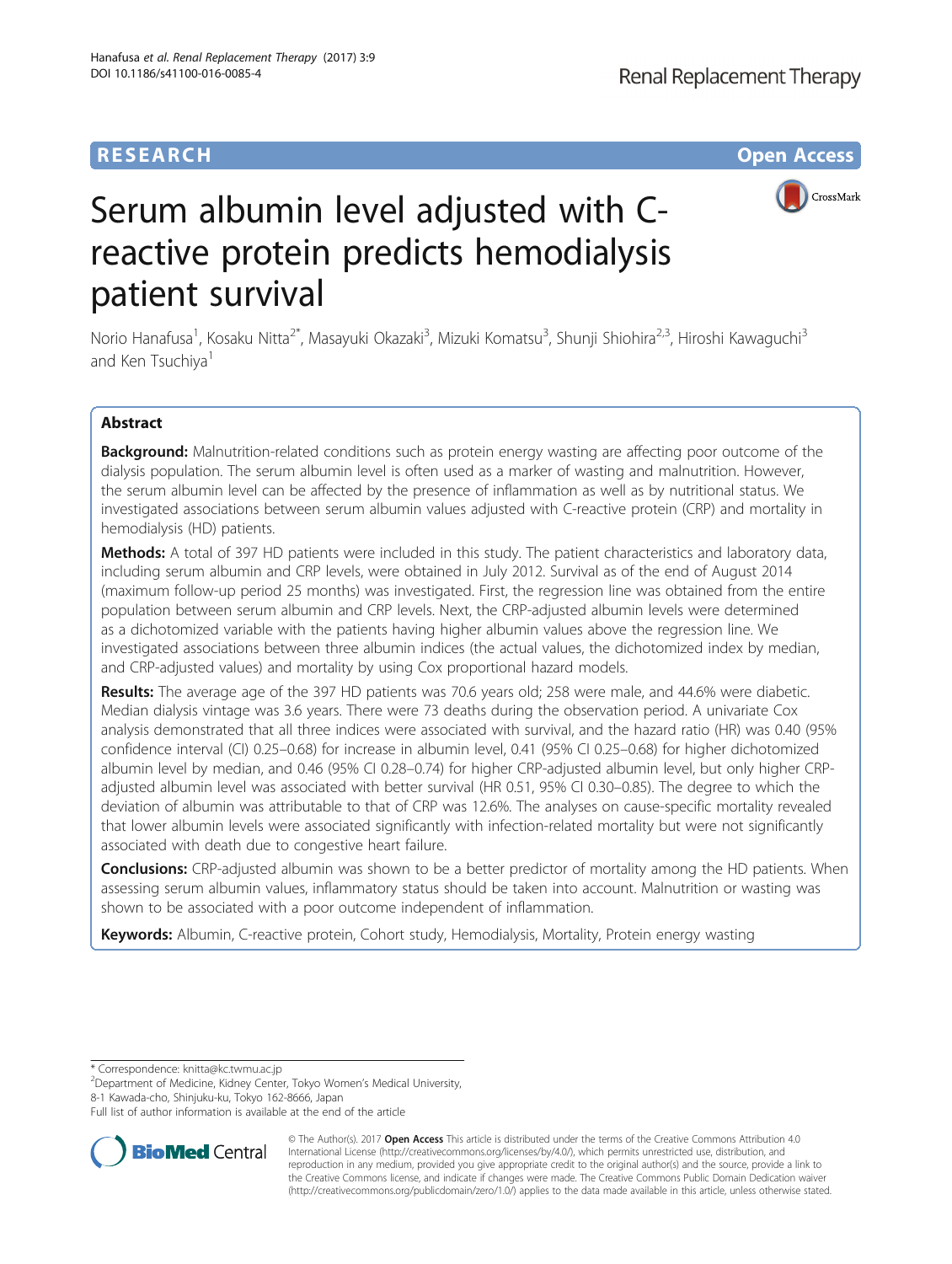## Background

The dialysis population in Japan is becoming older. Malnutrition-related conditions such as protein energy wasting (PEW)  $[1-4]$  $[1-4]$  $[1-4]$  $[1-4]$ , sarcopenia [\[5](#page-8-0), [6\]](#page-8-0), and frailty [[4, 7](#page-8-0)] draw attentions among such older dialysis populations. Many studies have investigated the relationship between malnutrition and patient outcome, and the results have revealed that malnutrition-related conditions are associated with a poor outcome [[5](#page-8-0)–[7\]](#page-8-0).

To investigate the best index that reflects malnutrition is a matter of debate [[8](#page-8-0)–[12](#page-8-0)]. The serum albumin level is one of the most popular indexes of malnutrition [[2, 8, 11](#page-8-0), [12](#page-8-0)]. Albumin reportedly relates to the poor survival in original values [[13](#page-8-0)], together with in a form of geriatric nutritional risk index (GNRI) [\[11\]](#page-8-0). However, starvation does not necessarily reduce albumin values [\[14\]](#page-8-0), and the inflammatory state that often coincides with malnutrition in dialysis populations [\[1](#page-8-0)] largely affects the lower albumin values [\[14\]](#page-8-0). Thus, the serum albumin level might not be a suitable marker of malnutrition in dialysis patients.

We speculated that the values that deducted the effect of inflammation from the actual albumin might become a better marker of malnutrition compared to the original albumin values independent of the effect of inflammation. We therefore performed a study to investigate the relationship between the serum albumin levels and Creactive protein (CRP) levels, and thereafter, the albumin values adjusted with CRP were investigated from the perspective of all-cause mortality of hemodialysis (HD) patients.

## Methods

## Design and population

This was a retrospective, observational cohort study conducted at a single center in Japan. The potential population was the chronic dialysis population that was on HD therapy through an arteriovenous fistula at Jyoban Hospital, Iwaki, Japan, in July 2012. HD patients with a malignancy, active inflammation, liver cirrhosis, gastrointestinal bleeding, cardiac valvular disease, or severe illness were excluded from participation and were transferred to another dialysis unit for intensive care. We also excluded the data of patients who did not consent to participate in this study. The Institutional Review Board of the Jyoban Hospital approved the study protocol; the approval number is 25-(3). The protocols were carried out in accordance with the Declaration of Helsinki guidelines regarding ethical principles for medical research involving human subjects. Informed consent was obtained from every subject.

## Laboratory measurements

The laboratory data were obtained on the basis of daily clinical practice. The biochemistry data and complete blood counts were obtained on the first day of each week. All measurements were made except the blood urea nitrogen (BUN) level before a dialysis session. BUN level was measured both before and after the dialysis session. Serum creatinine, calcium, phosphorus, albumin, total cholesterol, high-density lipoprotein (HDL) cholesterol, and triglyceride were measured with an autoanalyzer by standard laboratory methods. The serum calcium values were corrected with albumin level. Intact parathyroid hormone (iPTH) was measured by an immunoradiometric assay. Body mass index (BMI) was expressed in  $\text{kg/m}^2$ . Body weight was calculated as dry weight, defined as post-dialysis weight in which the patient was normotensive and with no signs of overhydration. Urea kinetics were assessed by measuring a bloodbased dialysis parameter, Kt/V [[15](#page-8-0)], and the mean value of the three measurements during each of the 3 months before the start of the study was used in the analysis. The normalized protein catabolic rate (nPCR) was used as an indirect indicator of protein intake and was calculated by using the formula previously reported [\[16\]](#page-8-0).

The history of cardiovascular disease was defined from medical records showing previous heart failure, myocardial infarction, angina pectoris, stroke, coronary artery disease combined with stent implantation, and peripheral artery disease combined with percutaneous transluminal angioplasty.

## Clinical outcomes

Endpoints were obtained from the hospital charts and by telephone interview with patients that were conducted by trained interviewers who were blinded to the study protocol. The primary endpoint of this study was all-cause mortality during the follow-up period, from July 1, 2012 to August 31, 2014. The vital status of the subjects was assessed by searching their electronic dialysis records. Patients were censored if the patient was alive on August 31, 2014.

#### Statistical analyses

For the descriptive analysis, the mean values and standard deviations or median and interquartile ranges (IQRs) were used for normally or non-normally distributed continuous variables. Categorical variables were summarized by numbers and proportion.

The relationship between serum albumin and CRP levels was determined. Linear regression analysis was performed, and the predictive equation of albumin adjusted with CRP was determined. CRP is known to have a log-transformed normal distribution, and log CRP values were used to evaluate the relationship between the CRP and albumin. From the equation, the predicted albumin values that were adjusted with CRP levels were determined.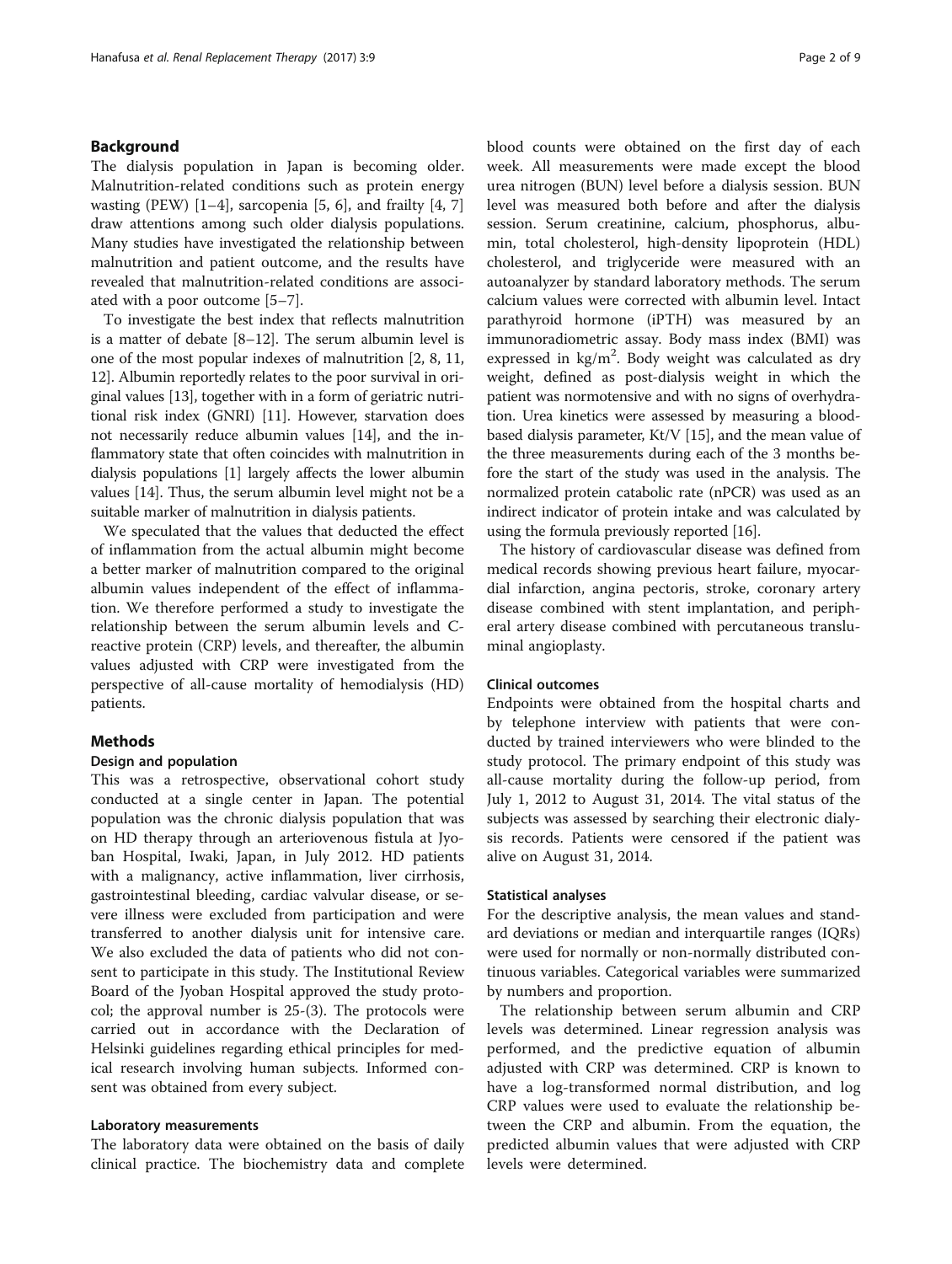We performed the survival analysis by using the albumin indices as the main predictors. We used albumin indices in three ways: actual values, albumin dichotomized by the median, and CRP-adjusted albumin that was determined as high or low values, if the actual albumin values were higher or lower than predicted by the CRP levels. We performed Kaplan-Meier analyses followed by log-rank tests for the dichotomized albumin values by the median and CRP-adjusted albumin. Next, a Cox proportional hazard model was employed to evaluate survival effects of albumin. First, we performed univariate analyses, and then the models were adjusted for age, gender, diabetes, dialysis vintage, nPCR, and logCRP. Dialysis vintages were divided into four groups (<2 years, 2–4 years, 4–8 years, ≥8 years). Because the median dialysis vintage was 3.6 years and IQR was 1.6–7.5, such limits yielded almost quartilized groups in terms of the length of dialysis vintage. We used <2-year dialysis vintage group as the reference group. The effects of variables are expressed in the form of hazard ratios (HRs) and 95% confidence intervals (CIs).

We also performed similar survival analyses for the mortalities due to congestive heart failure and infective diseases. The causes of death were collected as the forms of semi-categorized disease entities. The deaths due to congestive heart failure were defined as the death due to itself, while the deaths due to infection included sepsis, pneumonia, and acute cholecystitis. The numbers of the deaths due to either congestive heart failure or infection were limited. Thus, in the multivariate analyses to investigate the associations of each albumin index with the cause-specific mortalities, we only adjusted age, gender, and diabetes as primary diagnoses. Actually, the numbers of deaths due to infection were small, and there remains a concern that we included more variables to adjust in the models. The degree of model fittings was also evaluated by the corrected Akaike's Information Criteria (AICc). Furthermore, in order to investigate more detailed association, we also made a cross table for the numbers of the deceased patients by dichotomized albumin values and CRP-adjusted albumin values. The significance of this association was investigated by Fisher's exact test.

The JMP 11.2.0 software program (SAS Institute Inc., NC, USA) was used to perform the statistical analysis.

## Results

Patient characteristics are shown in Table 1. The average age of the patients was 70.6 years old, which was slightly higher than the average age of total HD population of Japan  $(67.2 \pm 12.5)$  years old at the end of 2013) [\[15](#page-8-0)]. Diabetes and nephrosclerosis were the predominant primary diagnoses. One fourth of the patients had a history of cardiovascular disease.

|  |  |  | Table 1 Baseline background factors of the subjects |  |  |  |
|--|--|--|-----------------------------------------------------|--|--|--|
|--|--|--|-----------------------------------------------------|--|--|--|

| Items                                             | Values                                               |  |  |
|---------------------------------------------------|------------------------------------------------------|--|--|
| Age (years)                                       | 70.6 ± 13.4 (median 72, IQR 62-81)                   |  |  |
| Gender (female/male)                              | 139/258                                              |  |  |
| Primary diagnosis (person, %)                     |                                                      |  |  |
| Diabetes                                          | 177 (44.6%)                                          |  |  |
| Nephrosclerosis                                   | 94 (23.7%)                                           |  |  |
| Glomerulonephritis                                | 76 (19.1%)                                           |  |  |
| Others                                            | 50 (12.6%)                                           |  |  |
| Dialysis vintage (years)                          | Median 3.6, IQR 1.6-7.5                              |  |  |
| History of cardiovascular<br>diseases (person, %) | 103 (25.9%)                                          |  |  |
| History of smoking (persons, %)                   | 152 (43.3%, unknown excluded<br>from the population) |  |  |
| Physical indices                                  |                                                      |  |  |
| Body height (cm)                                  | $159.3 + 9.9$                                        |  |  |
| Dry weight (kg)                                   | $56.6 \pm 12.2$                                      |  |  |
| Body mass index (kg/m <sup>2</sup> )              | $22.1 + 3.8$                                         |  |  |

The laboratory data are summarized in Table [2.](#page-3-0) The mean serum albumin value was  $3.62 \pm 0.38$  g/dl (median 3.7, IQR 3.4–3.9). The median serum CRP value was 0.14 mg/dl, and the IQR was 0.05–0.38 mg/dl, which can be rephrased as  $logCRP -0.84 \pm 0.62$  (log mg/dl).

Figure [1](#page-3-0) shows the relationship between the logCRP and albumin values, and a weak but significant correlation was found between the two sets of values. The regression equation was albumin  $(g/dl) = 3.438 - 0.215$ logCRP (log mg/dl). The degree of fitting was expressed as  $R^2 = 0.126$ , which means that 12.6% of the albumin distribution was determined by the logCRP value.

The numbers of patients who died during the study period and their causes of death are summarized in Table [3](#page-4-0). In total, 73 patients had died from all causes. The most common cause of death was heart failure (42.5%), and it was followed by infection (23.3%) and cerebrovascular disease (11.0%).

Kaplan-Meier analyses followed by log-rank tests demonstrated that both the higher dichotomized and CRP-adjusted albumin level groups were significantly associated with better survival (Fig. [2a, b\)](#page-5-0). The univariate analysis was performed to investigate the relationships between each value and the all-cause mortality, and significant associations were found with age, log CRP, and albumin (Table [4](#page-6-0)). The relationship between serum albumin levels and mortality was investigated in three ways, as described above. The first was the actual value, the second was the dichotomized value, and the last was the albumin values adjusted with CRP. The CRP-adjusted albumin values were the dichotomized value that was determined by the albumin predicted from CRP values with the use of the regression equation, i.e., predicted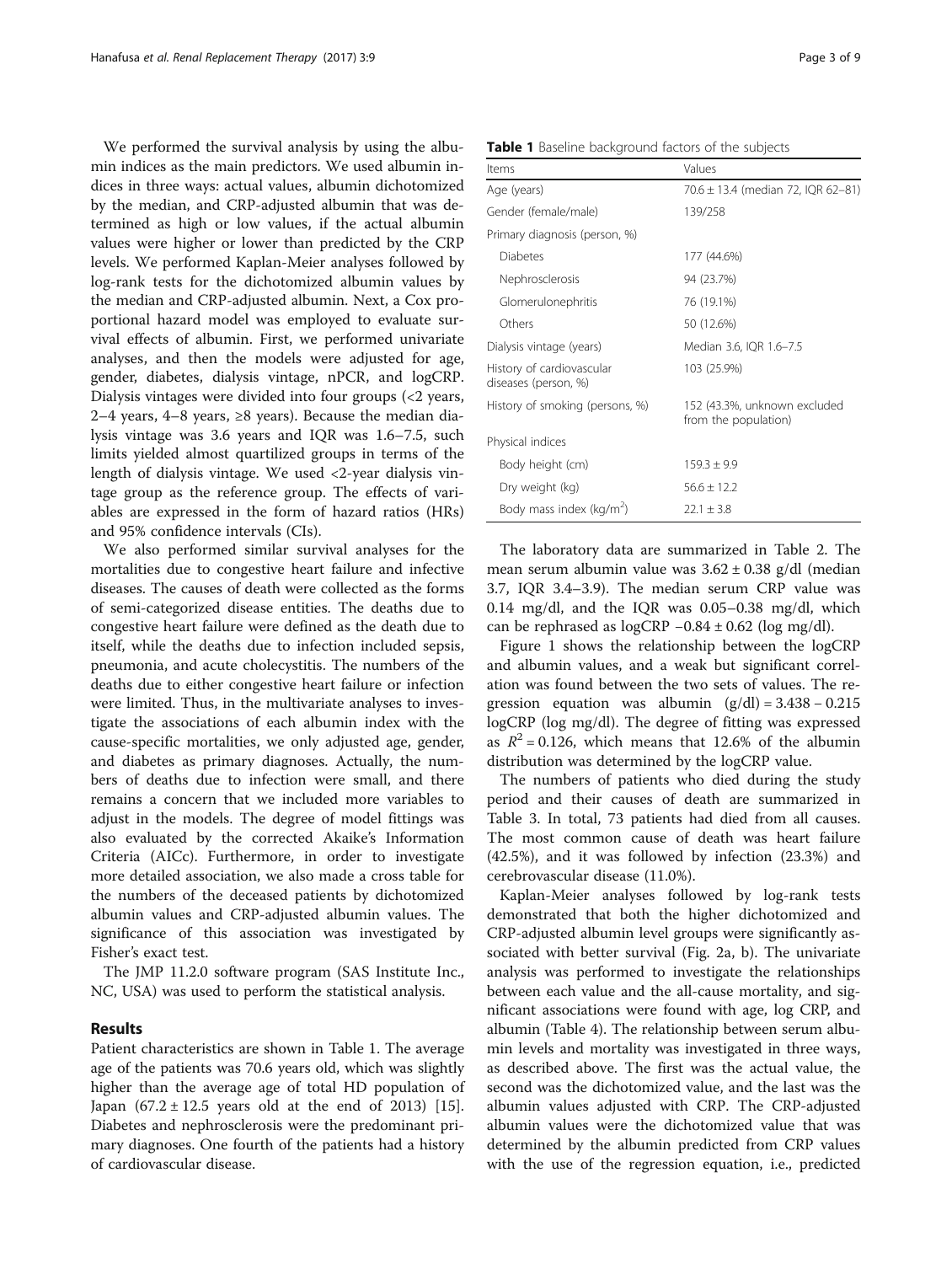<span id="page-3-0"></span>Table 2 Baseline laboratory data of the subjects

| Items                             | Measurements                                                    |
|-----------------------------------|-----------------------------------------------------------------|
| Systolic blood pressure (mmHq)    | $153.5 \pm 17.6$                                                |
| Diastolic blood pressure (mmHg)   | $80.0 \pm 12.1$                                                 |
| Pulse rate (per minute)           | $73.5 \pm 13.4$                                                 |
| Albumin (g/dl)                    | $3.62 \pm 0.38$ (median 3.7, IQR 3.4-3.9)                       |
| CRP (mg/dl)                       | Median 0.14, IQR 0.05-0.38<br>(range 0.01-15.54)                |
| LogCRP (log mg/dl)                | $-0.84 \pm 0.62$ (median $-0.85$ ,<br>$IQR - 1.30$ to $-0.42$ ) |
| Hemoglobin (g/dl)                 | $10.5 \pm 1.3$                                                  |
| Ferritin (ng/ml)                  | Median 60, IQR 23-123                                           |
| Transferrin saturation (%)        | $24.7 \pm 13.2$                                                 |
| Total cholesterol (mg/dl)         | $152.7 \pm 33.0$                                                |
| HDL cholesterol (mg/dl)           | $46.2 \pm 13.8$                                                 |
| Triglyceride (mg/dl)              | 113.1 $\pm$ 71.7 (median 94, IQR 64-138)                        |
| LDL cholesterol (mg/dl)           | $83.8 \pm 28.0$                                                 |
| Albumin-corrected calcium (mg/dl) | $9.08 \pm 0.65$                                                 |
| Phosphate (mg/dl)                 | $4.67 \pm 1.75$                                                 |
| Intact PTH (pg/ml)                | Median 101, IQR 54-179                                          |
| Kt/V                              | $1.34 \pm 0.27$                                                 |
| nPCR (q/kg/day)                   | $0.83 \pm 0.19$                                                 |

CRP C-reactive protein, HDL high-density lipoprotein, LDL low-density lipoprotein, PTH parathyroid hormone, and nPCR normalized protein catabolic rate

albumin  $(g/dl) = 3.438 - 0.215 \log CRP$  (log mg/dl). If the predicted values were smaller than the actual values, the CRP-adjusted albumin values were determined as low, vice versa. All three indices were significantly negatively correlated with all-cause mortality.

We investigated the predictive power of three albumin indices adjusted by age, gender, diabetes, dialysis vintage, nPCR, and logCRP. The HR for these indices was 0.60 (95% CI 0.29–1.23) for the actual serum albumin values, 0.64 (95% CI 0.37–1.08) for the dichotomized albumin values, and 0.51 (95% CI 0.30–0.85) for the CRPadjusted albumin values. As a result, only CRP-adjusted albumin value was significantly associated with the poorer outcome (Table [5\)](#page-6-0).

For cause-specific analyses, the lower groups for the albumin indices tended to be associated with lower mortality due to congestive heart failure but did not reach their significances by crude models. The HRs (and 95% CIs) for albumin indices were  $0.44$   $(0.21-1.03)$ ,  $0.52$ (0.24–1.08), and 0.67 (0.32–1.37), for actual albumin values, dichotomized albumin values by the median, and CRP-adjusted albumin values, respectively. This association did not change even after adjustment of age, gender, and diabetes as primary diagnosis (Table [6](#page-6-0)). AICc is an index of the degree of model fitting, and the lower value demonstrates better model fitting. AICc demonstrated that

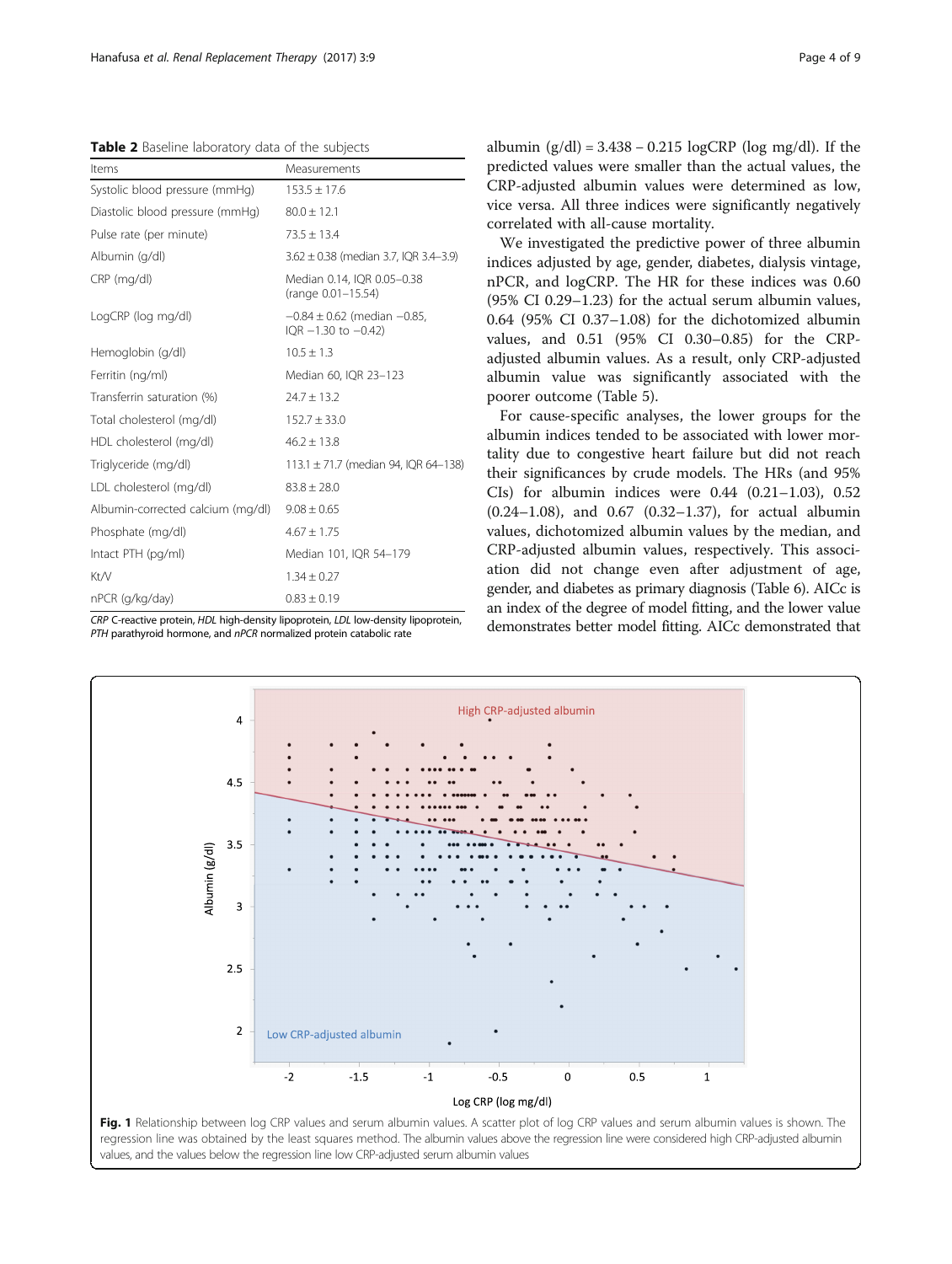<span id="page-4-0"></span>Table 3 Causes of death

| Causes for death          | Numbers (%) |  |
|---------------------------|-------------|--|
| All causes                | 73          |  |
| Cause-specific            |             |  |
| Heart failure             | 31 (42.5%)  |  |
| Infection                 | 17 (23.3%)  |  |
| Cerebrovascular           | 8 (11.0%)   |  |
| Malignancy                | $5(6.8\%)$  |  |
| Myocardial infarction     | $5(6.8\%)$  |  |
| Gastrointestinal bleeding | 4 (5.5%)    |  |
| Other causes              | $3(4.1\%)$  |  |

CRP-adjusted albumin did not improve the degree of model fitting compared to other indices.

On the other hand, the associations between albumin indices and death due to infection were significant for all of the indices investigated by crude models. The HRs (and 95% CIs) for albumin indices were 0.22 (0.09–0.58), 0.12 (0.02–0.42), and 0.12 (0.02–0.41), for actual albumin values, dichotomized albumin values by the median, and CRP-adjusted albumin values, respectively. The associations did not change their significances. However, the CRP-adjusted albumin levels demonstrated the lower HR compared to that of the dichotomized albumin by the median. AICc of the model which included CRPadjusted albumin was also the lowest among the three models, which indicates the model exhibited the best fitting (Table [7\)](#page-6-0).

Table [8](#page-7-0) indicated that the patients in the group with lower dichotomized by the median and lower CRPadjusted albumin levels demonstrated higher infectionrelated mortality ( $p < 0.001$ ), while the patients in the group with higher dichotomized by the median and higher CRP-adjusted levels demonstrated better survival  $(p = 0.005)$ .

## **Discussion**

The results of this study showed that 12.6% of the deviation of albumin was determined by CRP. The CRPadjusted albumin value was the only index associated with a poorer outcome of the chronic HD patients in this study. This result means that malnutrition or wasting itself was associated with survival, independent of the inflammation status, or protein intake of the chronic HD patients in this study. The analyses for causespecific death demonstrated that such association was evident for death due to infection but not for congestive heart failure.

PEW is a condition in which visceral protein and fat stores decrease as a result of many chronic comorbid conditions, including chronic kidney disease [\[1](#page-8-0), [2](#page-8-0)]. Since PEW has been shown to be associated with a poor outcome in many clinical investigations [[1, 3](#page-8-0), [4](#page-8-0)], strategies to combat PEW have been anticipated and discussed [\[1, 3\]](#page-8-0). The International Society of Renal Nutrition and Metabolism published diagnostic criteria for PEW [\[2](#page-8-0)]. The guideline employed four clinical indices: serum chemistry (low serum levels of albumin, prealbumin, and cholesterol), body mass (reduced BMI, weight loss, and reduction of total body fat), muscle mass (muscle wasting, anthropometry, and creatinine appearance), and dietary intake (low dietary protein intake and energy intake) [\[2](#page-8-0)]. Thus, reduced serum albumin level is closely related to PEW. Actually, the population with even minimal reduction of albumin as well as low albumin values reportedly experiences poor survival [[13\]](#page-8-0). The results from Kaplan-Meier analyses of this study confirmed such effects of albumin on mortality and demonstrated that lower albumin levels related to worse outcome.

Albumin is synthesized in the liver, and albumin synthesis is influenced by inflammation status [\[16](#page-8-0)] and amino acid pools [\[17, 18\]](#page-8-0). Moreover, inflammatory status shortens the half-life of serum albumin [[19\]](#page-8-0). Serum albumin level is therefore considered as an index of both inflammation and wasting or malnutrition [\[1](#page-8-0), [14\]](#page-8-0). However, since dietary restriction does not always lead to a reduction in serum albumin level [\[14](#page-8-0)], the significance of inflammation has been postulated and been shown to outweigh the effect of malnutrition in determining the serum albumin levels [\[14\]](#page-8-0). Likewise, the reduction of the serum albumin level is not necessarily caused by the malnutrition itself [\[14](#page-8-0)]. An experiment in 1944 to 1945 investigated the effect of starvation on the physiological and psychological aspects of healthy volunteers. The results showed that only a limited reduction in serum albumin level (from  $4.3 \pm 0.5$  to  $3.9 \pm 0.5$  g/dl) was observed even after a severe decrease in body mass (BMI: from  $21.7 \pm 1.7$  to  $16.4 \pm 0.9$  kg/m<sup>2</sup>) [\[14\]](#page-8-0). Moreover, the inflammation-related conditions or wasting are considered to have larger impacts on the reduction of albumin levels [\[3](#page-8-0)]. Actually, the results of the present study indicated that 12.6% of deviation in albumin values was derived from those of CRP. Therefore, the degree was not so large, but it was demonstrated that albumin could be influenced by inflammation.

HD patients are prone to have inflammatory status because of the vascular access [\[20](#page-8-0)], periodontal diseases [[21\]](#page-8-0), bacterial translocation from the altered microbiome in the gut [\[22\]](#page-8-0), or immunodeficiency [[23\]](#page-8-0). The presence of inflammation can be related to worse survival among HD patients [[24, 25\]](#page-8-0); the HD patients with higher serum CRP level have higher mortality rates [[25\]](#page-8-0). However, the serum CRP levels of our study population were no longer associated with the poor outcome after adjustment for the serum albumin levels. This finding indicated that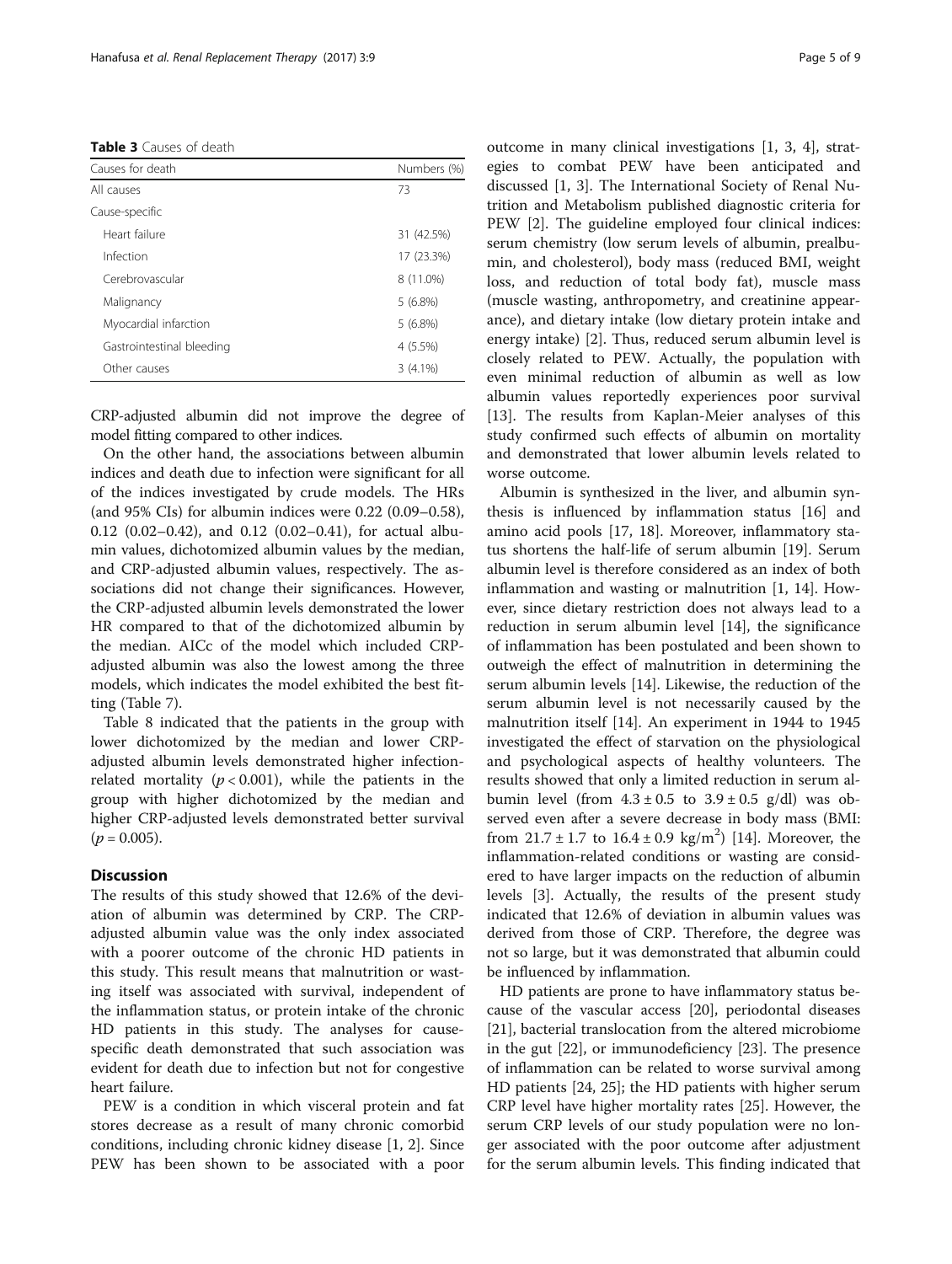<span id="page-5-0"></span>

the significance of wasting or malnutrition might have larger impact on the better health of HD patients compared to inflammation.

This study demonstrated that such association was most evident for death due to infection. A study investigated the effect of albumin, which was not adjusted for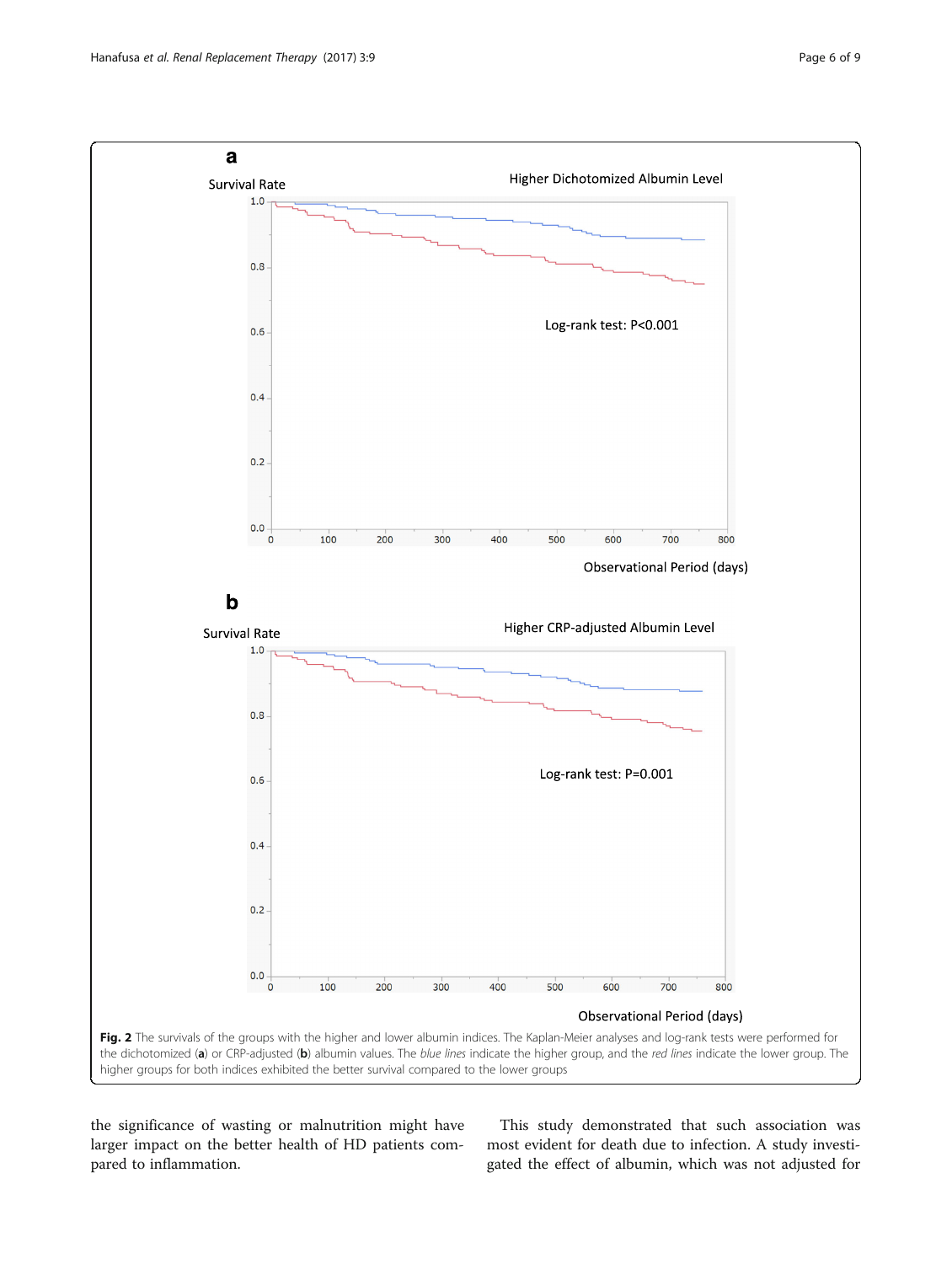<span id="page-6-0"></span>

| Table 4 Univariate analysis of the associations between clinical |  |  |  |
|------------------------------------------------------------------|--|--|--|
| indices and all-cause mortality                                  |  |  |  |

| Parameters                                        | HR (95% CI)            |
|---------------------------------------------------|------------------------|
| Age (per 1 year)                                  | $1.07(1.05 - 1.09)$    |
| Gender (female)                                   | $0.71(0.42 - 1.17)$    |
| <b>Diabetes</b>                                   | $1.53(0.96 - 2.44)$    |
| Dialysis vintage (years)                          |                        |
| $<$ 2                                             | Reference              |
| $\geq$ 2 and $\lt$ 4                              | $0.85(0.45 - 1.59)$    |
| $\geq$ 4 and $\lt$ 8                              | $0.84(0.44 - 1.54)$    |
| $\geq 8$                                          | $0.76$ $(0.36 - 1.44)$ |
| nPCR (per 1 g/kg/day)                             | $0.61(0.18 - 2.02)$    |
| LogCRP (per 1 log mg/dl)                          | 1.79 (1.25 - 2.54)     |
| Actual albumin (per 1 g/dl)                       | $0.40(0.25 - 0.68)$    |
| Dichotomized albumin by median (the higher group) | $0.41(0.25 - 0.68)$    |
| CRP-adjusted albumin (the higher group)           | $0.46$ $(0.28 - 0.74)$ |

nPCR normalized protein catabolic rate, CRP C-reactive protein, HR hazard ratio, and CI confidence intervals

CRP, on cause-specific mortality across hemodialysis and peritoneal dialysis [\[26](#page-8-0)]. The study found that the HRs of low albumin levels for infection-related mortality were higher than those for cardiovascular mortality irrespective of dialysis modalities. Our study confirmed this result even by CRP-adjusted albumin. Moreover, the group with the lower CRP-adjusted albumin values more

Table 5 Predictive power of each of the different albumin indices

| Parameters                                              | Model 1             | Model 2             | Model 3                |
|---------------------------------------------------------|---------------------|---------------------|------------------------|
| Age (per 1 year)                                        | $1.08(1.05 - 1.11)$ | $1.08(1.05 - 1.11)$ | $1.08(1.05 - 1.10)$    |
| Gender (female)                                         | $0.50(0.28 - 0.87)$ | $0.49(0.27-0.84)$   | $0.50$ $(0.28 - 0.86)$ |
| <b>Diabetes</b>                                         | 1.82 (1.12–2.96)    | 1.77 (1.09–2.88)    | $1.84(1.14 - 3.00)$    |
| Dialysis vintage (years)                                |                     |                     |                        |
| $<$ 2                                                   | Reference           | Reference           | Reference              |
| $\geq$ 2 and $\lt$ 4                                    | $0.84(0.42 - 1.66)$ | $0.78(0.40 - 1.47)$ | $0.89(0.45 - 1.70)$    |
| $\geq$ 4 and <8                                         | $0.90(0.46 - 1.72)$ | $0.84(0.44 - 1.56)$ | $0.92$ $(0.48 - 1.73)$ |
| $\geq$ 8                                                | $1.35(0.65 - 2.71)$ | $1.31(0.64 - 2.57)$ | $1.39(0.68 - 2.70)$    |
| nPCR (per 1 g/<br>kg/day)                               | $2.30(0.64 - 7.90)$ | $2.16(0.62 - 7.29)$ | $2.28(0.66 - 7.55)$    |
| Log CRP (per 1<br>log mg/dl)                            | $1.21(0.81 - 1.80)$ | 1.24 (0.84–1.82)    | $1.43(0.97 - 2.10)$    |
| Actual albumin<br>(per $1$ g/dl)                        | $0.60(0.29 - 1.23)$ |                     |                        |
| Dichotomized<br>albumin by median<br>(the higher group) |                     | $0.64(0.37 - 1.08)$ |                        |
| CRP-adjusted<br>albumin<br>(the higher group)           |                     |                     | $0.51$ $(0.30 - 0.85)$ |

nPCR normalized protein catabolic rate, CRP C-reactive protein, HR hazard ratio, and CI confidence interval

Table 6 Predictive power of each of the different albumin indices on mortality due to congestive heart failure

| Parameters                                              | Model 1             | Model 2                             | Model 3                               |
|---------------------------------------------------------|---------------------|-------------------------------------|---------------------------------------|
| Age (per 1 year)                                        | $1.09(1.05 - 1.13)$ | $1.09(1.05 - 1.14)$                 | $1.09(1.05 - 1.13)$                   |
| Gender (female)                                         |                     | $0.57(0.25-1.23)$ $0.56(0.24-1.19)$ | $0.55(0.24 - 1.19)$                   |
| Diabetes                                                | $1.65(0.79 - 3.46)$ |                                     | $1.64$ (0.78-3.44) $1.66$ (0.80-3.47) |
| Actual albumin<br>(per 1 $q/dl$ )                       | $0.71(0.27-1.89)$ - |                                     |                                       |
| Dichotomized<br>albumin by median<br>(the higher group) |                     | $0.85(0.38-1.82)$ -                 |                                       |
| $CRP$ -adjusted albumin $-$<br>(the higher group)       |                     |                                     | $0.87(0.41 - 1.80)$                   |
| Corrected Akaike's<br>Information Criteria              | 335.1               | 335.4                               | 335.4                                 |
| CRP C-reactive protein                                  |                     |                                     |                                       |

significantly associated, which was shown by the lower AICc score, with higher infection-related mortality compared to albumin indices. The fact indicated that lower albumin without the effect of inflammatory status was more likely associated with the death due to infection. Further studies are required to investigate whether hypoalbuminemia itself [\[13](#page-8-0)] or malnutrition existing in the background [\[27](#page-8-0)] is associated with infectionrelated mortality.

On the other hand, albumin values were not significantly associated with survival for the death due to congestive heart failure, though the point estimates of HRs favored the higher albumin values for all indices. This fact indicates that low albumin values can relate to the death due to congestive heart failure, but other factors seemed more likely to be associated with such mortality. Moreover, interestingly enough, CRP-adjusted albumin levels were no longer significant compared to other albumin indices. The previous reports demonstrated that

| Table 7 Predictive power of each of the different albumin |  |  |  |
|-----------------------------------------------------------|--|--|--|
| indices on mortality due to infection                     |  |  |  |

| Parameters                                              | Model 1             | Model 2                                                  | Model 3             |
|---------------------------------------------------------|---------------------|----------------------------------------------------------|---------------------|
| Age (per 1 year)                                        |                     | $1.15(1.08-1.22)$ $1.14(1.07-1.21)$ $1.14(1.07-1.21)$    |                     |
| Gender (female)                                         |                     | $0.60$ (0.20-1.66) $0.53$ (0.18-1.44) $0.49$ (0.16-1.34) |                     |
| <b>Diabetes</b>                                         |                     | 4.21 (1.52-13.5) 3.81 (1.38-12.2) 4.04 (1.46-13.0)       |                     |
| Actual albumin<br>(per $1$ g/dl)                        | $0.24(0.07-0.93) -$ |                                                          |                     |
| Dichotomized<br>albumin by median<br>(the higher group) |                     | $0.25(0.04 - 0.93)$ -                                    |                     |
| CRP-adjusted albumin<br>(the higher group)              |                     |                                                          | $0.17(0.03 - 0.62)$ |
| Corrected Akaike's<br>Information Criteria              | 169.4               | 169.3                                                    | 165.9               |

nPCR normalized protein catabolic rate, CRP C-reactive protein, HR hazard ratio, and CI confidence interval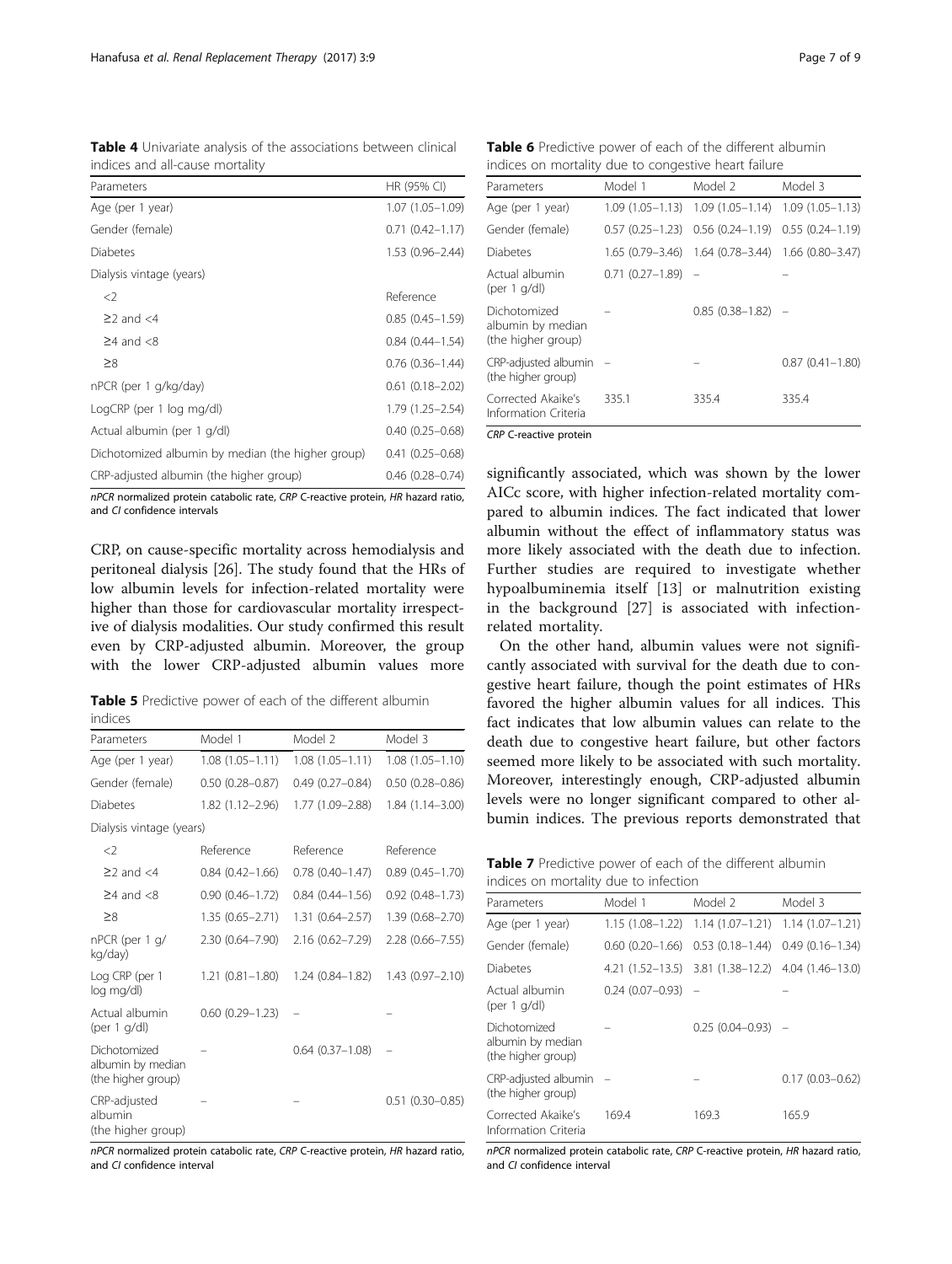<span id="page-7-0"></span>Table 8 Distribution of the numbers of deceased patients. Predictive power of each of the different albumin indices on mortality due to infection

|                         |                     | CRP-adjusted albumin |                 |
|-------------------------|---------------------|----------------------|-----------------|
|                         |                     | The higher group     | The lower group |
| Dichotomized<br>albumin | The higher<br>group | 2/180 (1.11%)        | 0/21(0%)        |
| by median               | The lower<br>group  | 0/25(0%)             | 15/170 (8.82%)  |

hypoalbuminemia can relate to cardiovascular diseases [[28](#page-8-0), [29\]](#page-8-0). However, it has been demonstrated that there are many other cardiovascular risk factors, and the condition is known as cardiorenal syndrome type 4 [[30\]](#page-8-0). The present study confirmed that the death due to congestive heart failure might be associated with hypoalbuminemia itself, but more substantially with other risk factors as well. These associations require further investigations among larger cohorts.

Several indices, including the malnutrition-inflammation score [\[8\]](#page-8-0) or GNRI [\[12](#page-8-0)], have been proposed to monitor the nutritional status of HD populations, and they have been reported to be good predictors of patient outcome [[8, 11](#page-8-0)]. However, from a clinical standpoint, serum albumin levels can be monitored easily and are widely used to assess global nutritional status. The results of the present study demonstrated that it is important to consider inflammatory status of HD patients when assessing their serum albumin levels. This finding also indicates that malnutrition or wasting can affect the outcome of the patients independent of their inflammation status, thereby confirming the value of nutritional interventions to combat malnutrition in HD populations [[1\]](#page-8-0).

## Limitations

This study had several limitations. The first limitation was that it was performed on the basis of observational study, and thus, the cause result relationship cannot be drawn whether the outcome can be improved by the increase of serum albumin levels in face of higher CRP or the reduction of CRP in face of lower albumin levels. Second, this study was performed on the database of a single center. Further generalizability of the present investigation will be required by the study using the data of other cohorts. The final limitation was that only the baseline data were analyzed, and no changes in clinical indices, including albumin or CRP values, were considered. Substantial changes in the clinical parameters could take place afterward during the course. However, this study had several advantages. First, the total number of patients was substantial, and we were able to obtain a conclusion from this HD population. Second, the follow-up period and the numbers of outcomes are also sufficient to be investigated. Third, since the patient background factors almost matched those of the entire Japanese HD population. Therefore, the cohort in our study was the representative of the Japanese HD population.

## Conclusions

When assessing the serum albumin levels of HD population, the inflammation status of the patients should be taken into consideration. Wasting or malnutrition itself can predict a worse outcome independent of inflammation.

#### **Abbreviations**

BMI: Body mass index; CRP: C-reactive protein; GNRI: Geriatric nutritional risk index; HDL: High-density lipoprotein; HR: Hazard ratio; IQR: Interquartile range; LDL: Low-density lipoprotein; nPCR: Normalized protein catabolic rate; PEW: Protein energy wasting; PTH: Parathyroid hormone

#### Acknowledgements

Authors acknowledge all the participants and medical staffs who were engaged in the present investigations.

#### Funding

The authors did not have specific funding source to be disclosed.

#### Availability of data and materials

The cohort data used in this article contains anonymized but individual data. Therefore, we prefer not to share this database.

#### Authors' contributions

NH performed the statistical analysis and wrote the draft version of this article. KN and KT planned, organized, and directed the investigation, as well as finalized the manuscript. MO, MK, SS, and HK were in charge of the investigated patients, collected clinical data, and finalizing and reviewing the manuscript. All authors read and approved the final manuscript.

#### Competing interests

NH was a former member of the division funded by the Terumo Corporation. NH had a research contract concerning oral nutritional support on dialysis patients with Meiji Co., Ltd.

#### Consent for publication

This article does not contain any individual personal information. Therefore, this section is not applicable.

#### Ethics approval and consent to participate

The Institutional Review Board of the Jyoban Hospital approved the study protocol (no. 25-(3)), and the protocols were carried out in accordance with the Declaration of Helsinki guidelines regarding ethical principles for medical research involving human subjects. Informed consent was obtained from every subject. The written informed consent was obtained from the patients.

#### Author details

<sup>1</sup>Department of Blood Purification, Tokyo Women's Medical University, Tokyo, Japan. <sup>2</sup>Department of Medicine, Kidney Center, Tokyo Women's Medical University, 8-1 Kawada-cho, Shinjuku-ku, Tokyo 162-8666, Japan. <sup>3</sup>Department of Nephrology, Jyoban Hospital, Fukushima, Japan.

Received: 8 July 2016 Accepted: 19 November 2016 Published online: 20 February 2017